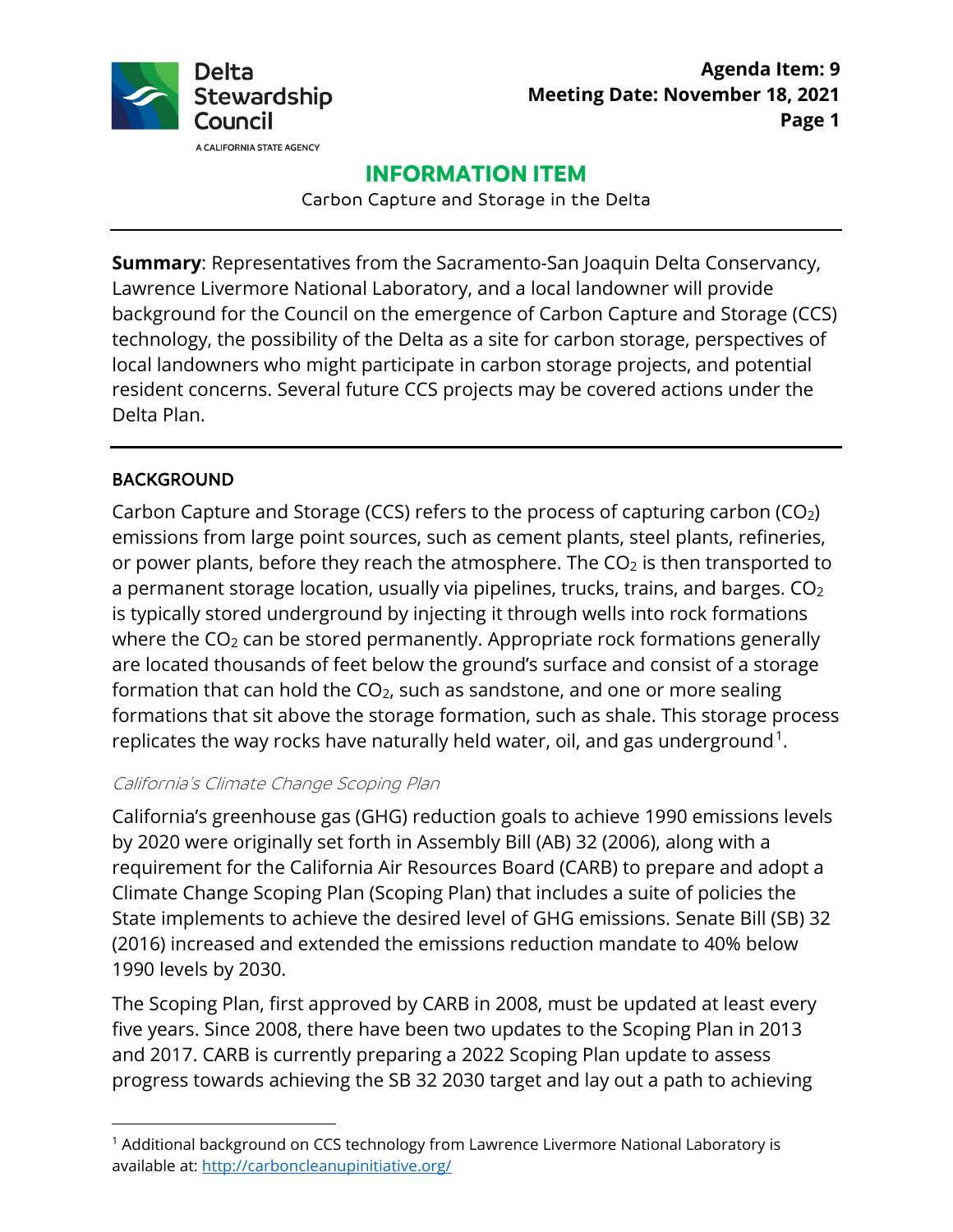# **Agenda Item: 9 Meeting Date: November 18, 2021 Page 2**

carbon neutrality no later than 2045. This is an ambitious goal, as emissions from transportation, agriculture, wildfires, and other sources are challenging to eliminate. Large-scale solutions for eliminating emissions from those sources may not be available in time to meet the State's climate goals, which makes removing CO2 directly from the atmosphere an important option.

## Possibility of the Delta for Carbon Storage

Until recently, locations and storage capacities of storage sites in California have been based on high-level, basin-scale assessments. Lawrence Livermore National Lab scientists recently advanced this understanding to location-specific knowledge by assessing the storage capacity of California's oil and gas fields, as well as deep saline aquifers that share the same geology. These scientists have identified  $CO<sub>2</sub>$ storage options in two Central Valley locations: the Delta and Western Kern County. Both sites have supported extensive oil and/or gas production, which results in the extensive availability of geologic data. The Delta has ideal geology for carbon storage, should CCS be part of the portfolio of actions needed to meet California's GHG emissions reduction goals $^2$ .

The California Natural Resources Agency (CNRA) is currently coordinating efforts among numerous State agencies charged with reviewing and permitting potential CCS projects to advance the appropriate and safe use of the technology to support California's emissions reduction goals. The Sacramento-San Joaquin Delta Conservancy (Conservancy) and the Council have been participating in ongoing discussions among this group of agencies regarding the potential benefits and impacts of these projects in the Delta.

## Environmental Justice Considerations

While CCS projects may enable progress toward achieving GHG reduction goals, they also have numerous potential impacts that must be considered, including potentially prolonging California's reliance on fossil fuels, and continuing and/or exacerbating existing environmental justice and public health issues associated with point source air pollution. Several environmental justice organizations led by Physicians for Social Responsibility-Los Angeles (PSR-LA) recently authored a letter to the California Assembly opposing Assembly Bill (AB) 1395 (See Attachment 1). AB 1395 would have directed CARB to identify a range of approaches to meet carbon neutrality goals, including requiring CARB to consider both the potential benefits

<sup>&</sup>lt;sup>2</sup> Additional information regarding the suitability of Delta geology for CCS is available in Lawrence Livermore National Laboratory's publication Getting to Neutral, available at:

https://carboncleanupinitiative.org/wp-content/uploads/2021/09/Getting to Neutral.pdf. Chapter 6, "Permanent Sinks" specifically addresses the Delta.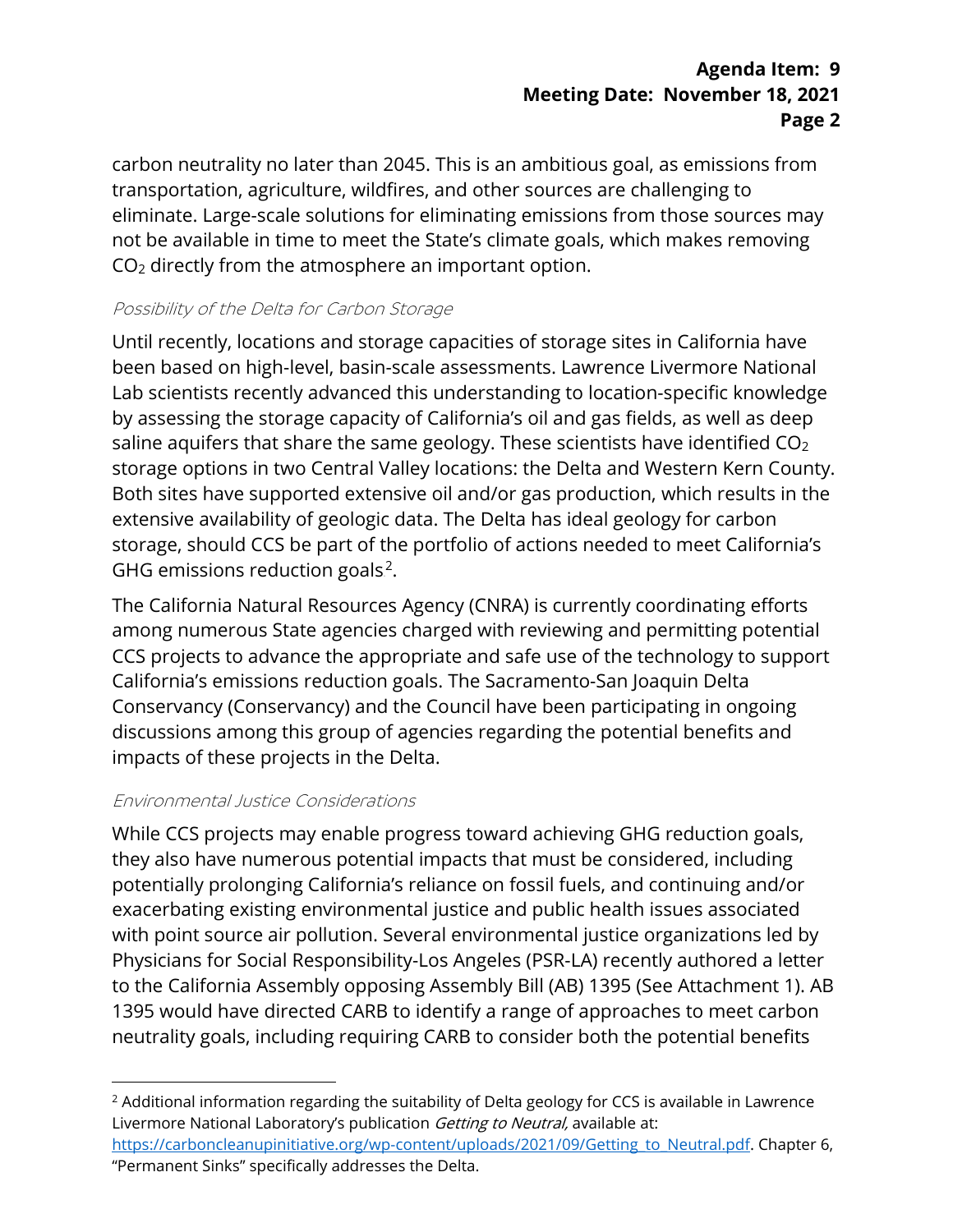# **Agenda Item: 9 Meeting Date: November 18, 2021 Page 3**

and risks of carbon capture and removal technologies, including monitoring and reporting, and to ensure that there are no adverse impacts to local air quality, particularly in low-income and disadvantaged communities as part of the Scoping Plan. In the letter, PSR-LA notes that "By their nature [CCS] projects would increase toxic and criteria pollutants and have an adverse impact on local air quality and public health. Because polluting facilities that would be eligible for [CCS] infrastructure to capture  $CO<sub>2</sub>$  are already disproportionately sited in low-income communities of color, [CCS] infrastructure will also disproportionately harm frontline Environmental Justice communities." Although AB 1395 failed passage on the Senate floor earlier this year, it could be reconsidered during the second half of the current legislative session in January 2022.

#### Relationship to the Delta Plan, Covered Actions, and other Council Initiatives

Given the geologic potential of the Delta for CCS and California's aggressive emissions reduction goals, it is likely that several future CCS projects may be proposed in the Delta, and many of those projects may meet the definition of a covered action that is required to demonstrate consistency with the Delta Plan. CCS project factors to consider in the context of the Delta Plan could include, but are not limited to:

- the potential use of pipelines, barges, trucks, and rail to transport  $CO<sub>2</sub>$  to storage sites in the Delta;
- the potential for CCS technology to extend existing environmental justice and public health impacts; and
- the potential for agricultural land conversion to support infrastructure required at CCS storage sites.

Given the current understanding of CCS projects, Council staff anticipates that CCS projects that would be covered actions would be anticipated to implicate several Delta Plan policies, including, but not limited to:

- **G P1(b)(2)**, Mitigation Measures;
- **G P1(b)(3)**, Best Available Science;
- **ER P3**, Protect Opportunities to Restore Habitat;
- **ER P5**, Avoid Introductions of and Habitat Improvements for Invasive Nonnative Species;
- **DP P1**, Locate New Urban Development Wisely; and
- **DP P2**, Respect Local Land Use.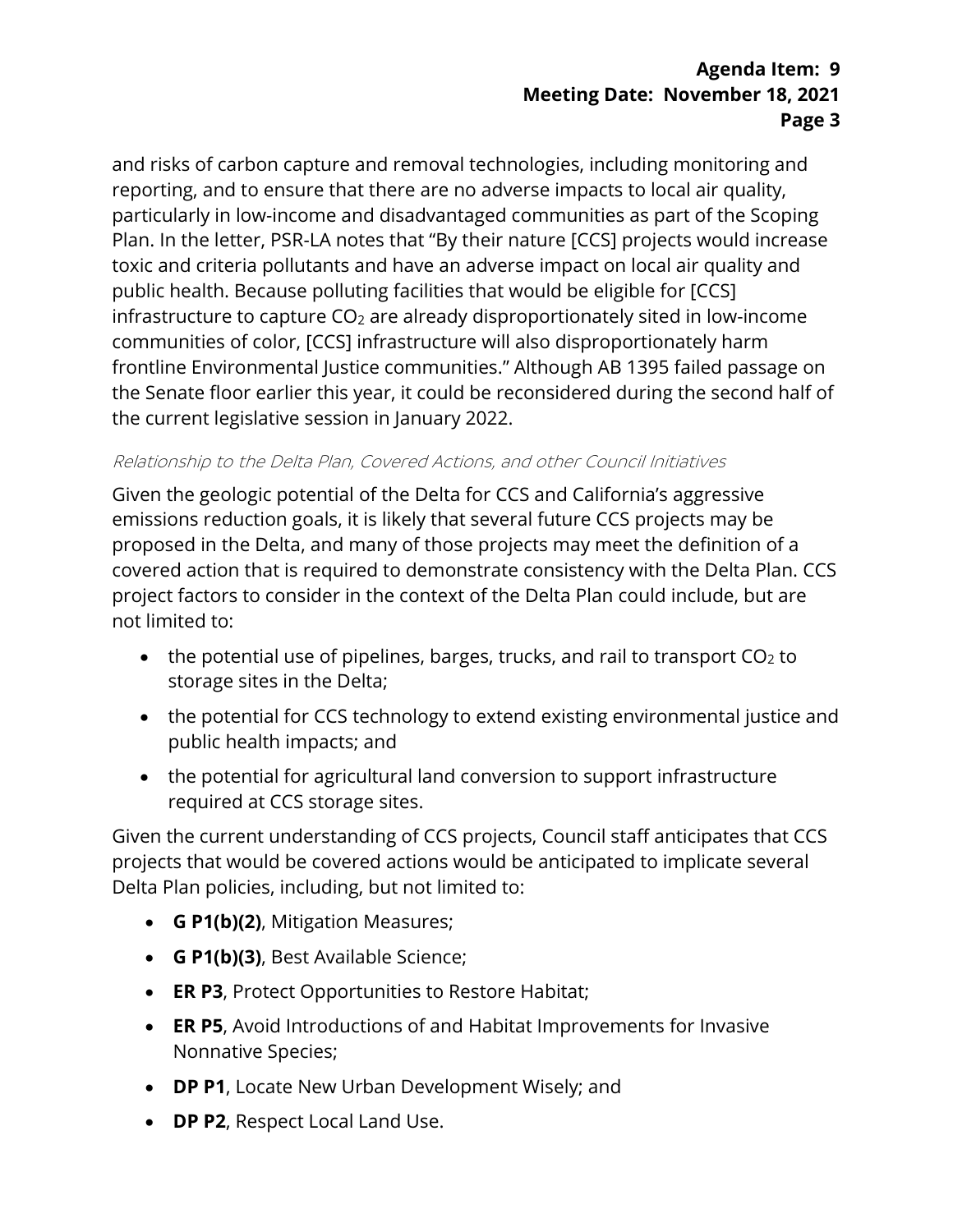# **Agenda Item: 9 Meeting Date: November 18, 2021 Page 4**

Council staff will continue to engage with CNRA and other agency partners to understand the details of potential future projects and advise project proponents regarding Delta Plan regulations at early points in project development. Staff will also proactively offer early consultation to project proponents prior to submitting a certification of consistency with the Delta Plan. The environmental justice impacts of CCS projects will likely also be considered as part of the Council's ongoing Environmental Justice Issue Paper initiative.

# TODAY'S PANEL

At today's meeting, representatives from the Sacramento-San Joaquin Delta Conservancy, Lawrence Livermore National Laboratory, and a local landowner will provide background for the Council on the emergence of CCS technology, the suitability of the Delta as a site for carbon storage, and perspectives of local landowners who might participate in carbon storage projects. This presentation will provide the Council with initial background regarding the potential for and issues associated with such projects and an opportunity to ask questions that will help inform consideration of future projects. The Council will also hear public comments concerning the topics and issues presented today.

Today's panelists include:

- Campbell Ingram, Executive Director, Sacramento-San Joaquin Delta Conservancy. Mr. Ingram will provide a general context for CCS, distinguish CSS from surface carbon sequestration and subsurface carbon storage, and current ongoing management efforts.
- George Peridas, Ph.D., Director, Carbon Management Partnerships, Lawrence Livermore National Laboratory. Dr. Peridas will present on the suitability of the Delta for carbon storage and provide a brief summary of a recent community survey.
- Tom Zuckerman, Delta landowner. Mr. Zuckerman will provide landowner perspectives on the potential for carbon storage.
- Jeff Henderson, Deputy Executive Officer, Planning and Performance Division, Delta Stewardship Council. Mr. Henderson will address the relevance of carbon storage to the Delta Plan and other Council initiatives.

# FISCAL INFORMATION

Not applicable